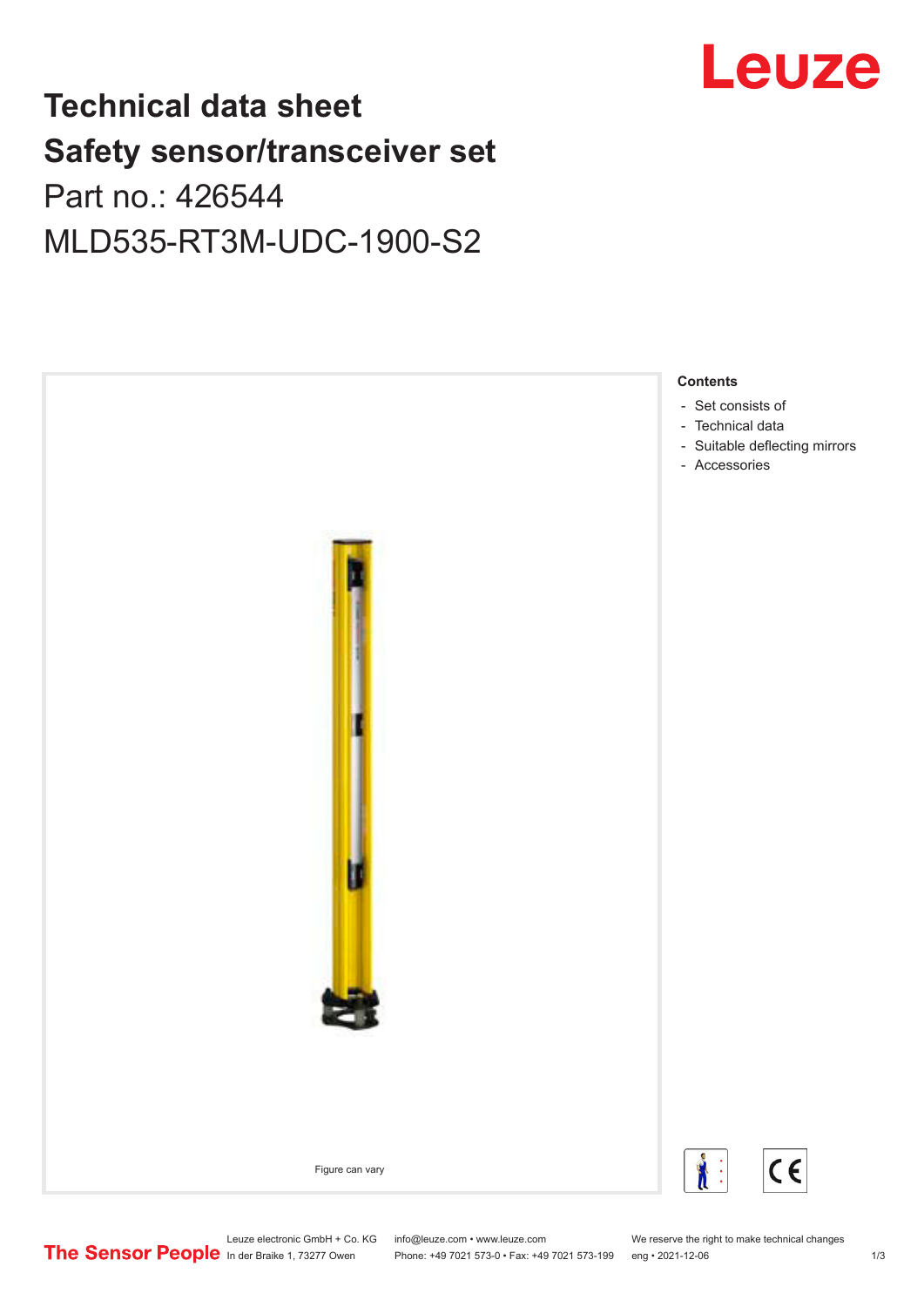## <span id="page-1-0"></span>**Set consists of**

## Leuze

| <b>Quantity</b> | Part no. | <b>Designation</b> | <b>Article</b>                                   | <b>Description</b>                                                                                                                                                                                                                   |
|-----------------|----------|--------------------|--------------------------------------------------|--------------------------------------------------------------------------------------------------------------------------------------------------------------------------------------------------------------------------------------|
|                 | 520144   | AC-SCM7U-BT        | Sensor connection<br>module                      | Suitable for: MLD 335, MLD 535 multiple light beam safety devices<br>Supply voltage: 24 V, DC, -20  20 %<br>Number of connections: 7 Piece(s)<br>Connection: Cable with connector, M12, 500 mm<br>Type of fastening: Mounting plate  |
|                 | 66578200 | MLD535-RT3M        | Multiple light beam safety<br>device transceiver | Special version: Integrated muting indicator, Integrated status<br>indicator<br>Operating range: 0.5  6 m<br>Number of beams: 3 Piece(s)<br>Beam spacing: 400 mm<br>Response time: 50 ms<br>Connection: Connector, M12, Metal, 8-pin |
|                 | 549854   | <b>UDC-1900-S2</b> | Device column                                    | Functions: Mounting and protection of light curtains and multiple<br>light beam devices, Adjustable, 3 directions<br>Dimensions: 160 mm x 1,960 mm x 149 mm<br>Column height without foot: 1,900 mm                                  |

## **Technical data**

#### **Basic data**

| <b>Series</b>          | MLD-UDC                                                                       |
|------------------------|-------------------------------------------------------------------------------|
| Device type            | Transceiver                                                                   |
|                        |                                                                               |
| <b>Special version</b> |                                                                               |
| <b>Special version</b> | Integrated muting indicator                                                   |
|                        | Integrated status indicator                                                   |
|                        |                                                                               |
| <b>Functions</b>       |                                                                               |
| <b>Functions</b>       |                                                                               |
|                        | signal                                                                        |
|                        | Contactor monitoring (EDM), selectable                                        |
|                        | Muting enable function                                                        |
|                        | Muting-timeout extension                                                      |
|                        | Sequence controlled 2-sensor muting                                           |
|                        | Start/restart interlock (RES)                                                 |
|                        | Alternative connection for second muting<br>Timing controlled 4-sensor muting |

#### **Characteristic parameters**

| <b>Type</b>                 | 4, IEC/EN 61496          |
|-----------------------------|--------------------------|
| <b>SIL</b>                  | 3, IEC 61508             |
| <b>SILCL</b>                | 3, IEC/EN 62061          |
| Performance Level (PL)      | e, EN ISO 13849-1        |
| $PFH_n$                     | 6.6E-09 per hour         |
| Mission time T <sub>M</sub> | 20 years, EN ISO 13849-1 |
| Category                    | 4, EN ISO 13849          |

#### **Protective field data**

| <b>Operating range</b>                         | 0.56m      |
|------------------------------------------------|------------|
| Operating range in connection with<br>MLD-XM03 | 0.58m      |
| <b>Optical data</b>                            |            |
| Number of beams                                | 3 Piece(s) |
| Beam spacing                                   | 400 mm     |
| <b>Mechanical data</b>                         |            |
| With device column                             | Yes        |
| Column height without foot                     | 1,900 mm   |
| <b>Certifications</b>                          |            |
| <b>Classification</b>                          |            |
| <b>Customs tariff number</b>                   | 85365019   |
| eCl@ss 5.1.4                                   | 27272703   |
| eCl@ss 8.0                                     | 27272703   |
| eCl@ss 9.0                                     | 27272703   |
| eCl@ss 10.0                                    | 27272703   |
| eCl@ss 11.0                                    | 27272703   |
| <b>ETIM 5.0</b>                                | EC001832   |
| <b>ETIM 6.0</b>                                | EC001832   |
| <b>ETIM 7.0</b>                                | EC001832   |